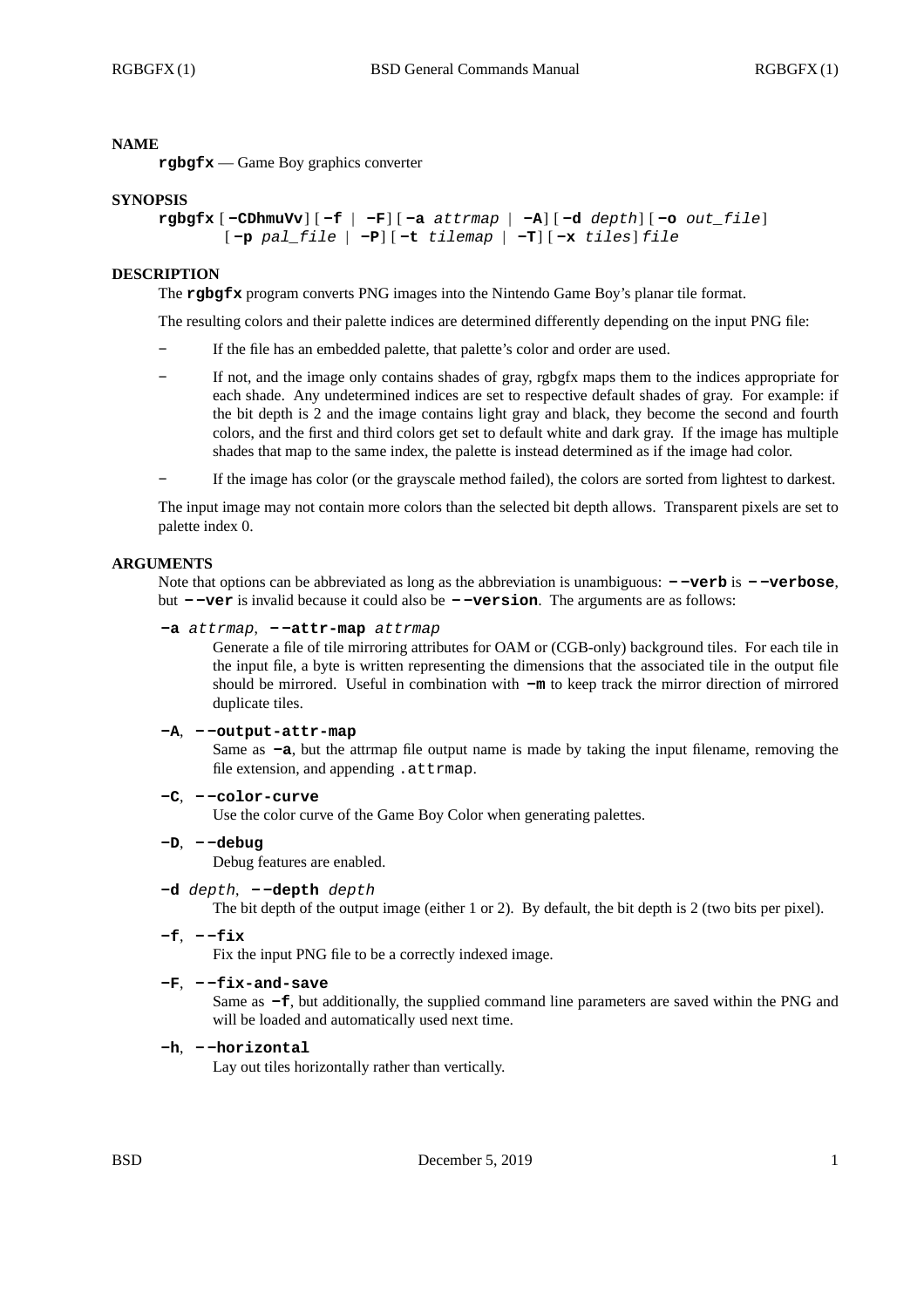### **-m**, **- -mirror-tiles**

Truncate tiles by checking for tiles that are mirrored versions of others and omitting these from the output file. Useful with tilemaps and attrmaps together to keep track of the duplicated tiles and the dimension mirrored. Tiles are checked for horizontal, vertical, and horizontal-vertical mirroring. Implies **-u**.

**-o** *out\_file*, **- -output** *out\_file* The name of the output file.

### **-p** *pal\_file*, **- -palette** *pal\_file*

Output the image's palette in standard GBC palette format: bytes (8 bytes for two bits per pixel, 4 bytes for one bit per pixel) containing the RGB15 values in little-endian byte order. If the palette contains too few colors, the remaining entries are set to black.

### **-P**, **- -output-palette**

Same as **-p**, but the palette file output name is made by taking the input PNG file's filename, removing the file extension, and appending .pal.

### **-t** *tilemap*, **- -tilemap** *tilemap*

Generate a file of tile indices. For each tile in the input file, a byte is written representing the index of the associated tile in the output file. Useful in combination with **-u** or **-m** to keep track of duplicate tiles.

### **-T**, **- -output-tilemap**

Same as **-t**, but the tilemap file output name is made by taking the input filename, removing the file extension, and appending .tilemap.

### **-u**, **- -unique-tiles**

Truncate tiles by checking for tiles that are exact duplicates of others and omitting these from the output file. Useful with tilemaps to keep track of the duplicated tiles.

### **-V**, **- -version**

Print the version of the program and exit.

**-v**, **- -verbose**

Verbose. Print errors when the command line parameters and the parameters in the PNG file don't match.

### **-x** *tiles*, **- -trim-end** *tiles*

Trim the end of the output file by this many tiles.

### **EXAMPLES**

The following will take a PNG file with a bit depth of 1, 2, or 8, and output planar 2bpp data:

\$ rgbgfx -o out.2bpp in.png

The following creates a planar 2bpp file with only unique tiles, and its tilemap out.tilemap:

\$ rgbgfx -T -u -o out.2bpp in.png

The following creates a planar 2bpp file with only unique tiles accounting for tile mirroring and its associated tilemap out.tilemap and attrmap out.attrmap:

### \$ rgbgfx -A -T -m -o out.2bpp in.png

The following will do nothing:

\$ rgbgfx in.png